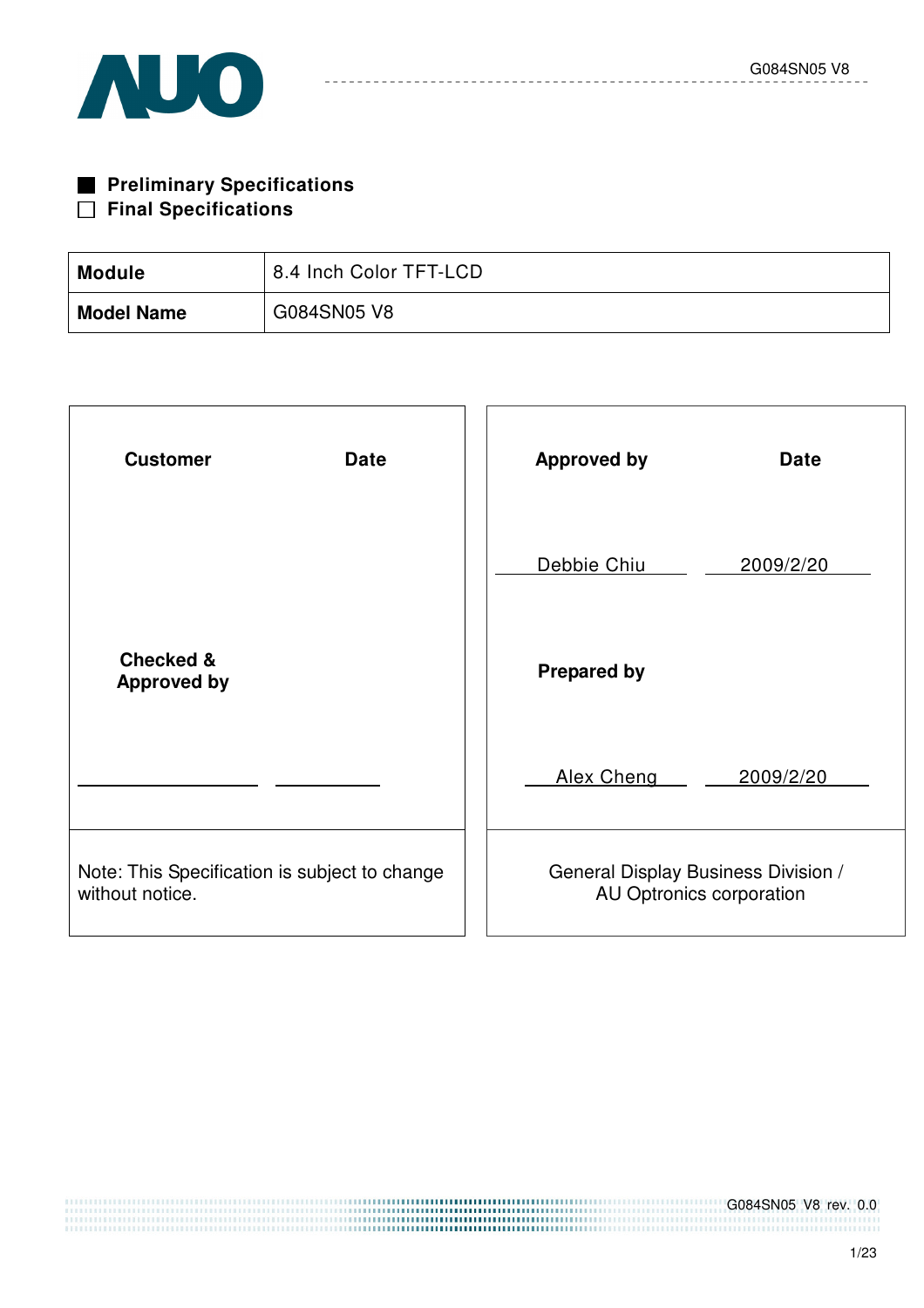

# **Contents**

 $\sim$   $\sim$ 

| 11 Safety |  |
|-----------|--|
|           |  |
|           |  |
|           |  |
|           |  |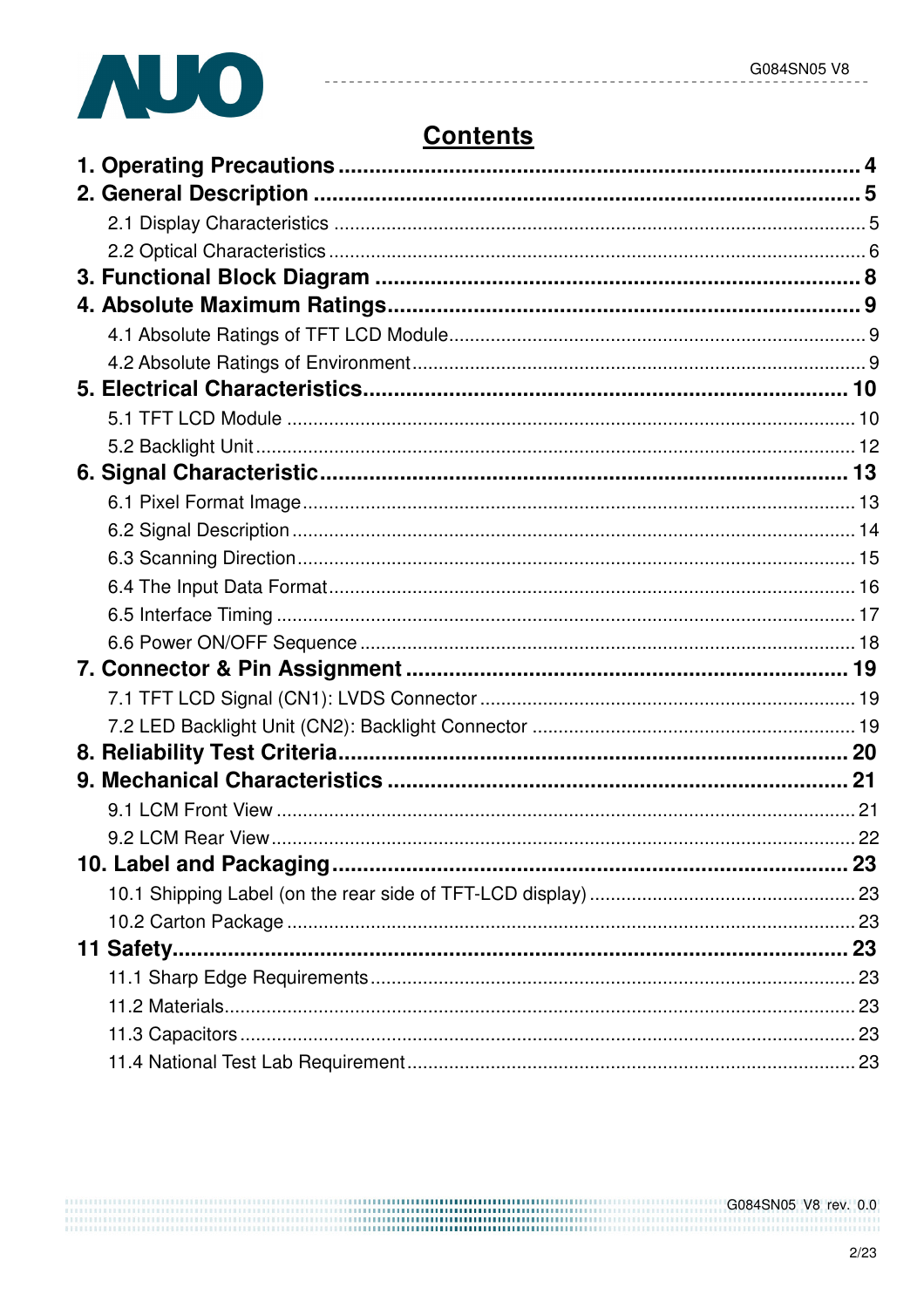

| <b>Version and Date</b> | Page | Old description      | <b>New Description</b> |
|-------------------------|------|----------------------|------------------------|
| 0.02009/02/20           | All  | <b>First Edition</b> |                        |

 $\overline{a}$ 

 $- - - - - -$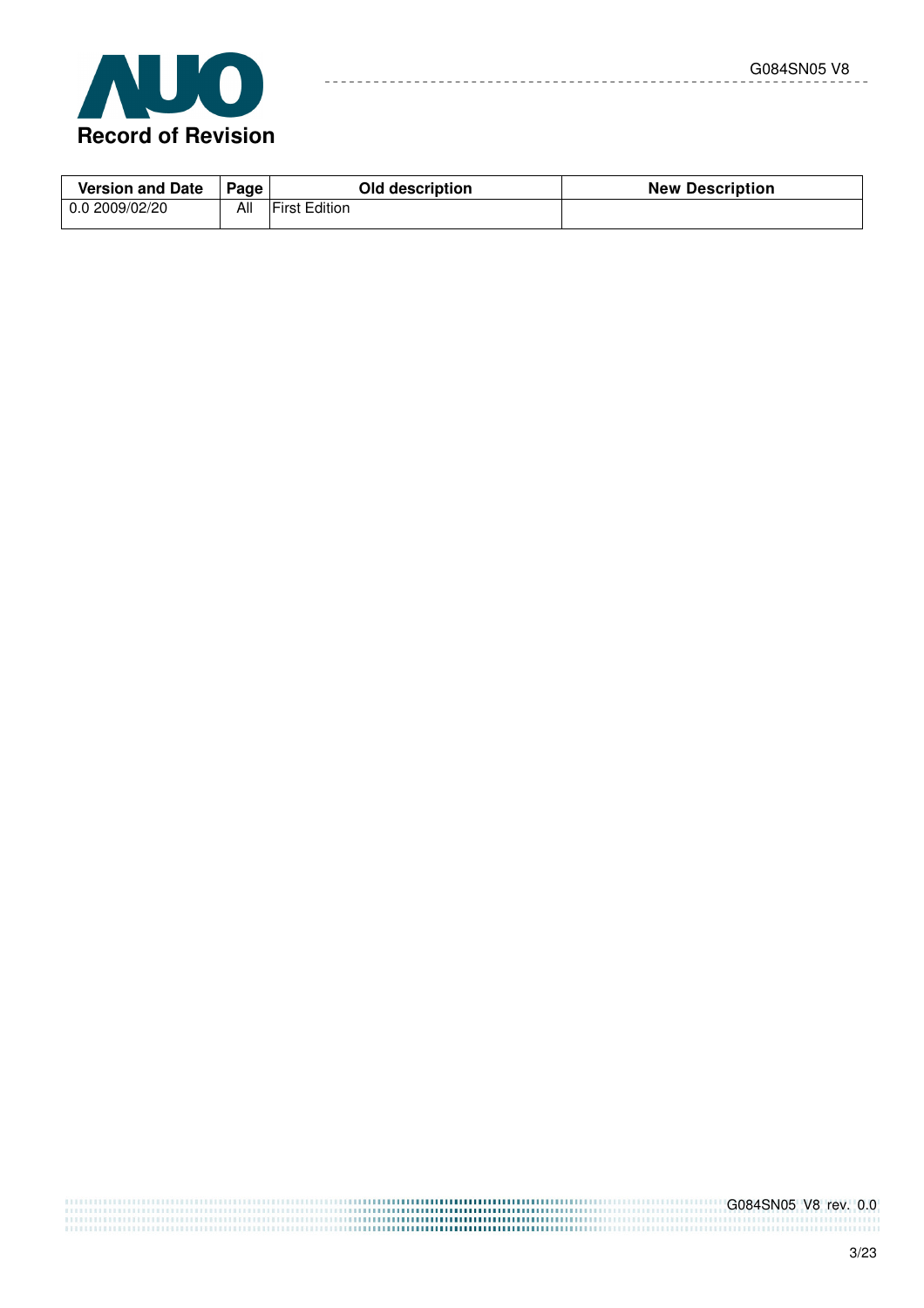

# **1. Operating Precautions**

- 1) Since front polarizer is easily damaged, please be cautious not to scratch it.
- 2) Be sure to turn off power supply when inserting or disconnecting from input connector.
- 3) Wipe off water drop immediately. Long contact with water may cause discoloration or spots.
- 4) When the panel surface is soiled, wipe it with absorbent cotton or soft cloth.
- 5) Since the panel is made of glass, it may be broken or cracked if dropped or bumped on hard surface.
- 6) To avoid ESD (Electro Static Discharde) damage, be sure to ground yourself before handling TFT-LCD Module.
- 7) Do not open nor modify the module assembly.
- 8) Do not press the reflector sheet at the back of the module to any direction.
- 9) In case if a module has to be put back into the packing container slot after it was taken out from the container, do not press the center of the LED Reflector edge. Instead, press at the far ends of the LED Reflector edge softly. Otherwise the TFT Module may be damaged.
- 10) At the insertion or removal of the Signal Interface Connector, be sure not to rotate nor tilt the Interface Connector of the TFT Module.
- 11) After installation of the TFT Module into an enclosure (Notebook PC Bezel, for example), do not twist nor bend the TFT Module even momentary. At designing the enclosure, it should be taken into consideration that no bending/twisting forces are applied to the TFT Module from outside. Otherwise the TFT Module may be damaged.
- 12) Small amount of materials having no flammability grade is used in the LCD module. The LCD module should be supplied by power complied with requirements of Limited Power Source (IEC60950 or UL1950), or be applied exemption.
- 13) Severe temperature condition may result in different luminance, response time.
- 14) Continuous operating TFT-LCD Module under high temperature environment may accelerate LED light bar exhaustion and reduce luminance dramatically.
- 15) The data on this specification sheet is applicable when LCD module is placed in landscape position.
- 16) Continuous displaying fixed pattern may induce image sticking. It is recommended to use screen saver or shuffle content periodically if fixed pattern is displayed on the screen.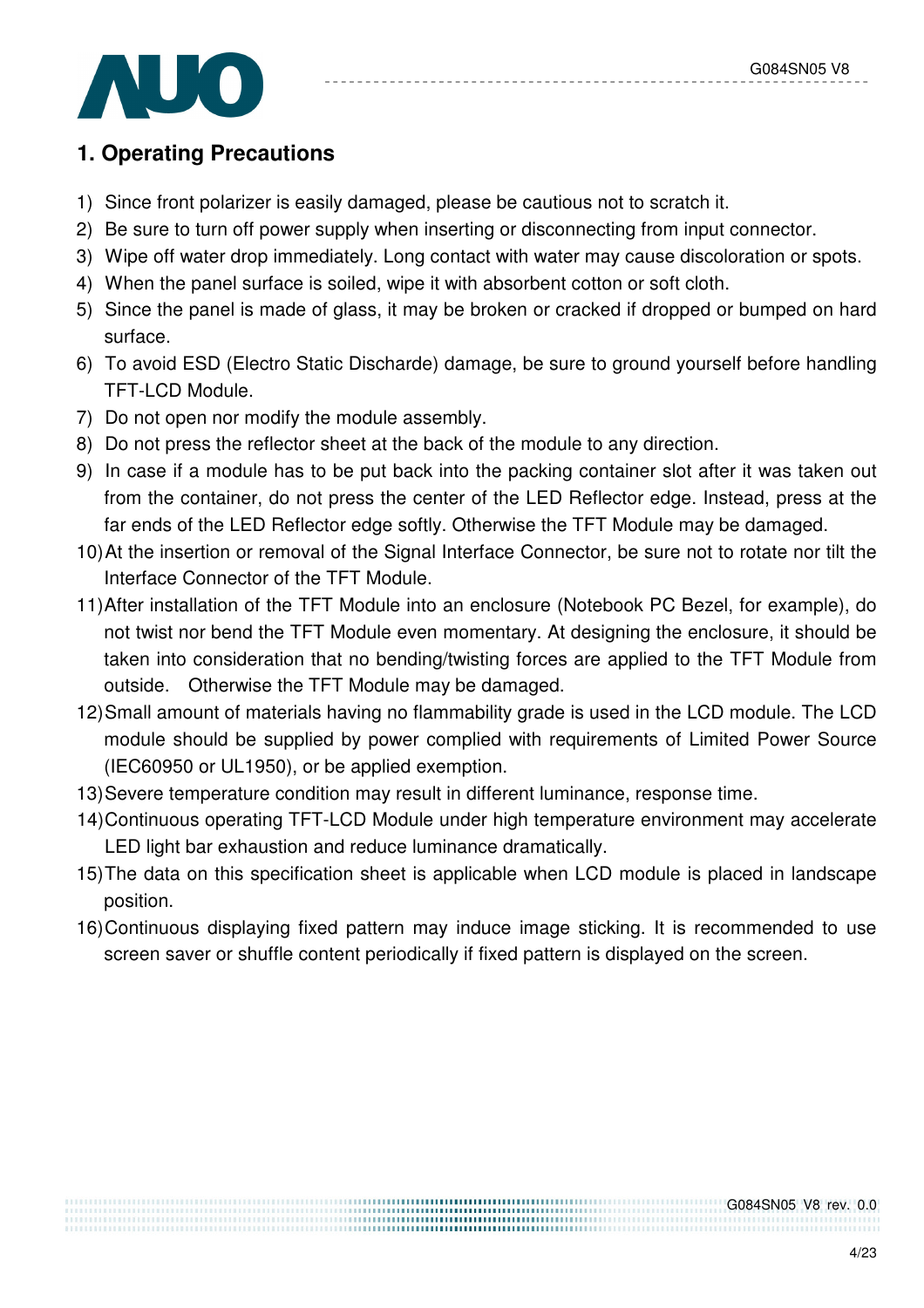

# **2. General Description**

This specification applies to the 8.4 inch color TFT LCD module G084SN05 V8.

G084SN05 V8 designed with wide viewing angle; wide operating temperature and long life LEDs backlight is well suited to be the display units for Industrial Applications.

LED driving board for backlight unit is included in this panel and the structure of the LED units is replaceable.

G084SN05 V8 is built in timing controller and LVDS interface.

The screen format is intended to support the SVGA (800(H) x 600(V)) screen and 16.2M (RGB 8-bits) or 262k colors (RGB 6-bits).

G084SN05 V8 is a RoHS product.

# **2.1 Display Characteristics**

The following items are characteristics summary on the table under 25  $\degree$ C condition:

| <b>Items</b>                                                     | <b>Unit</b>                             | <b>Specifications</b>                                    |
|------------------------------------------------------------------|-----------------------------------------|----------------------------------------------------------|
| Screen Diagonal                                                  | [inch]                                  | 8.4 (213.4mm)                                            |
| Active Area                                                      | [mm]                                    | $170.4(H) \times 127.8(V)$                               |
| Pixels H x V                                                     |                                         | 800x3(RGB) x 600                                         |
| <b>Pixel Pitch</b>                                               | [mm]                                    | 0.213x 0.213                                             |
| Pixel Arrangement                                                |                                         | R.G.B. Vertical Stripe                                   |
| Display Mode                                                     |                                         | TN, Normally White                                       |
| Nominal Input Voltage VDD                                        | [Volt]                                  | 3.3 typ.                                                 |
| <b>Typical Power Consumption</b>                                 | [Watt]                                  | 4.2 typ.                                                 |
| Weight                                                           | [Grams]                                 | <b>TBD</b>                                               |
| <b>Physical Size</b>                                             | [mm]                                    | $203.0(W) \times 142.5(H) \times 8.0(D)$ (typ.)          |
| <b>Electrical Interface</b>                                      |                                         | 1 channel LVDS                                           |
| <b>Surface Treatment</b>                                         |                                         | Anti-glare, Hardness 3H                                  |
| Support Color                                                    |                                         | 262K(6-bit) / 16.2M(8-bit)                               |
| <b>Temperature Range</b><br>Operating<br>Storage (Non-Operating) | $[^{\circ}C]$<br>$\overline{C}^{\circ}$ | -30 to +85 (panel surface temperature)<br>$-30$ to $+85$ |
| RoHS Compliance                                                  |                                         | RoHS Compliance                                          |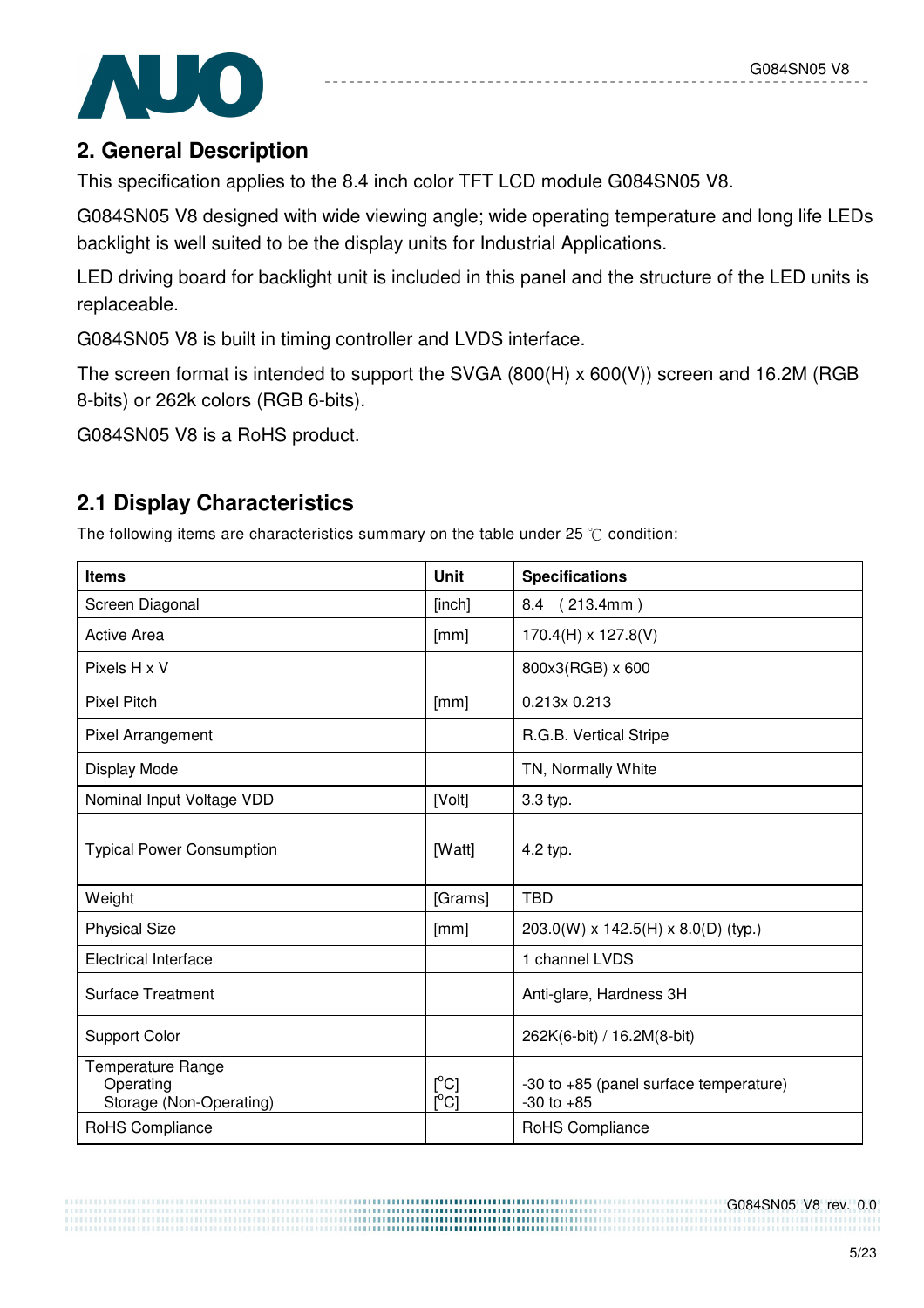

### **2.2 Optical Characteristics**

The optical characteristics are measured under stable conditions at  $25^\circ$  (Room Temperature):

| Item                   | <b>Unit</b> | <b>Conditions</b>              | Min.                     | Typ.       | Max.                     | <b>Note</b>    |
|------------------------|-------------|--------------------------------|--------------------------|------------|--------------------------|----------------|
| <b>White Luminance</b> | [ $cd/m2$ ] | $I_F = 80mA$<br>(center point) | 350                      | 450        |                          | 1              |
| Uniformity             | $\%$        | <b>TBD</b>                     | $\overline{\phantom{a}}$ |            |                          |                |
| <b>Contrast Ratio</b>  |             |                                | 400                      | 600        | $\overline{\phantom{a}}$ | $\overline{2}$ |
|                        | [msec]      | Rising                         |                          | 20         | 30                       |                |
| Response Time          | [msec]      | Falling                        | $\overline{\phantom{a}}$ | 10         | 20                       | 3              |
|                        | [msec]      | Raising + Falling              |                          | 30         | 50                       |                |
|                        | [degree]    | Horizontal<br>(Right)          | 70                       | 80         |                          |                |
| Viewing Angle          | [degree]    | $CR \geq 10$<br>(Left)         | 70                       | 80         |                          |                |
|                        | [degree]    | Vertical<br>(Upper)            | 65                       | 80         |                          | 4              |
|                        | [degree]    | $CR \geq 10$<br>(Lower)        | 50                       | 60         |                          |                |
|                        |             | Red x                          | <b>TBD</b>               | <b>TBD</b> | <b>TBD</b>               |                |
|                        |             | Red y                          | <b>TBD</b>               | <b>TBD</b> | <b>TBD</b>               |                |
| Color / Chromaticity   |             | Green x                        | <b>TBD</b>               | <b>TBD</b> | <b>TBD</b>               |                |
| Coordinates            |             | Green y                        | <b>TBD</b>               | <b>TBD</b> | <b>TBD</b>               |                |
| (CIE 1931)             |             | Blue x                         | TBD                      | TBD        | TBD                      |                |
|                        |             | Blue y                         | <b>TBD</b>               | <b>TBD</b> | <b>TBD</b>               |                |
|                        |             | White x                        | 0.26                     | 0.31       | 0.36                     |                |
|                        |             | White y                        | 0.28                     | 0.33       | 0.38                     |                |
| <b>Color Gamut</b>     | $\%$        |                                |                          | 45         | -                        |                |

#### Note 1: Measurement method

Equipment : Pattern Generator, Power Supply, Digital Voltmeter, Luminance meter (SR\_3 or equivalent)

Aperture  $1^\circ$  with 50cm viewing distance

Test Point Center

Environment  $\lt$  1 lux

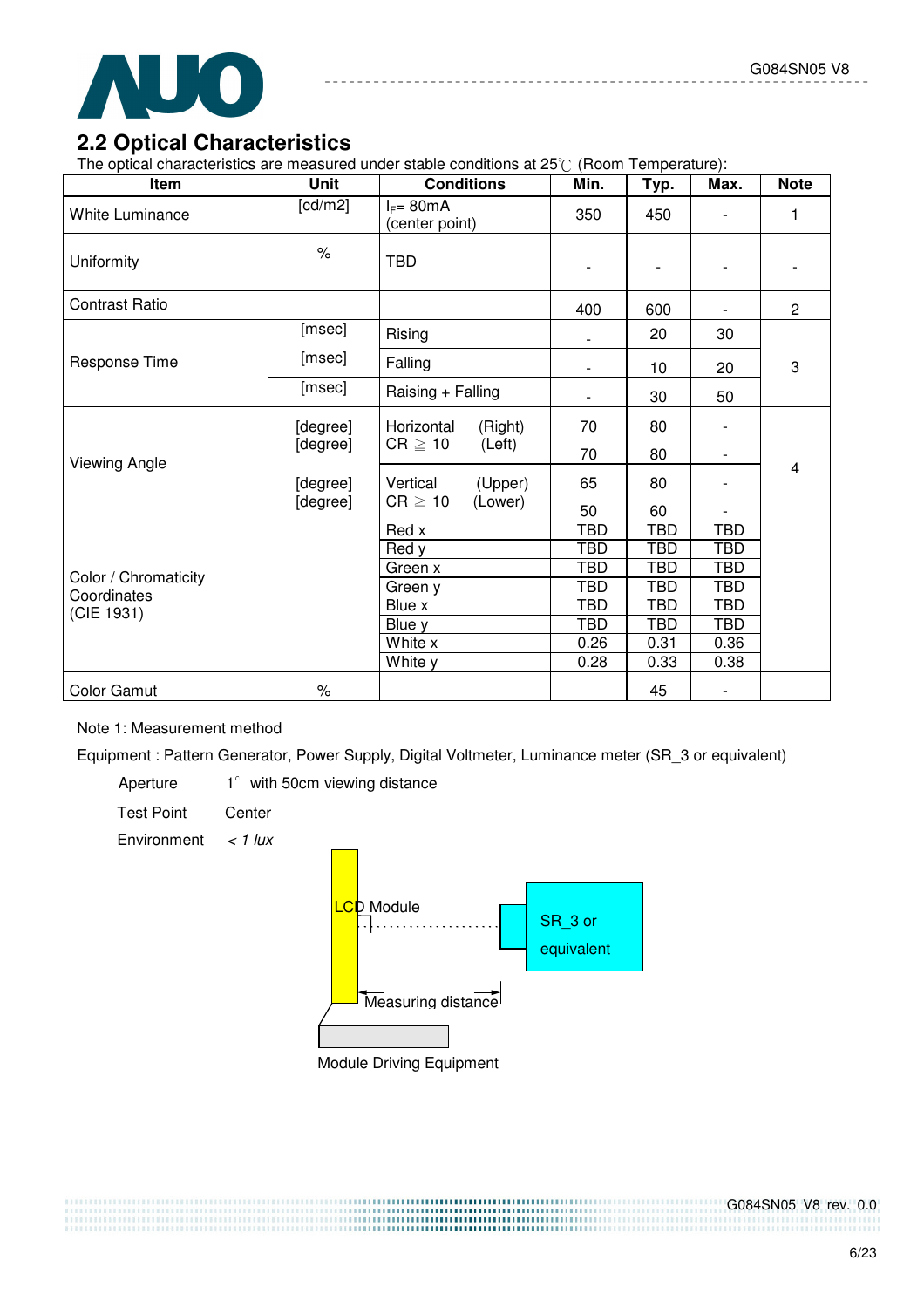

Contrast ratio  $(CR)$ = Brightness on the "White" state Brightness on the "Black" state

Note 3: Definition of response time:

The output signals of photo detector are measured when the input signals are changed from "White" to "Black" (falling time) and from "Black" to "White" (rising time), respectively. The response time interval is between 10% and 90% of amplitudes. Please refer to the figure as below.



Note 4: Definition of viewing angle

Viewing angle is the measurement of contrast ratio  $\geq$  10, at the screen center, over a 180° horizontal and 180° vertical range (off-normal viewing angles). The 180° viewing angle range is broken down as below: 90° (θ) horizontal left and right, and 90° (Φ) vertical high (up) and low (down). The measurement direction is typically perpendicular to the display surface with the screen rotated to its center to develop the desired measurement viewing angle.

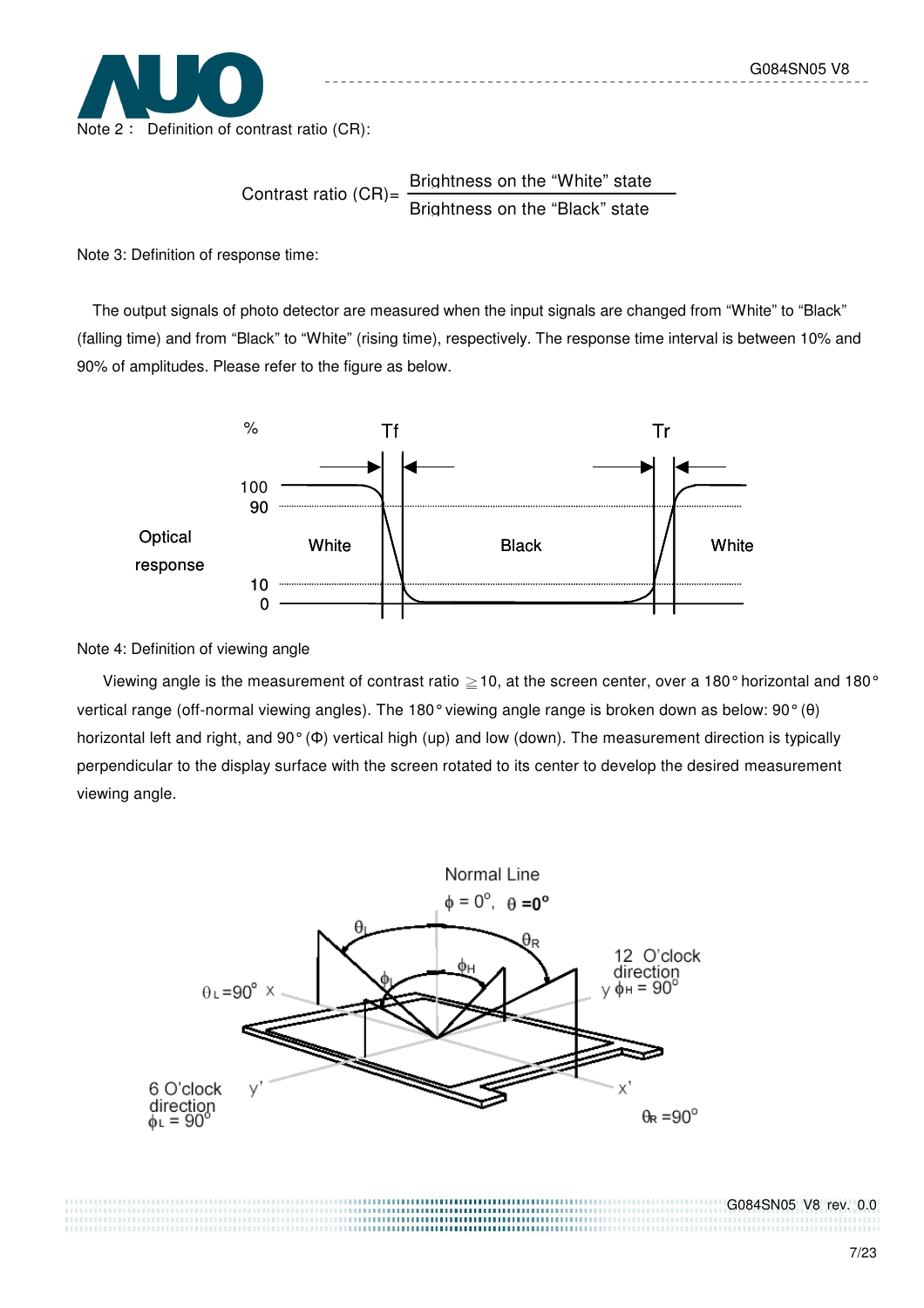

# **3. Functional Block Diagram**

The following diagram shows the functional block of the 8.4 inch color TFT/LCD module:

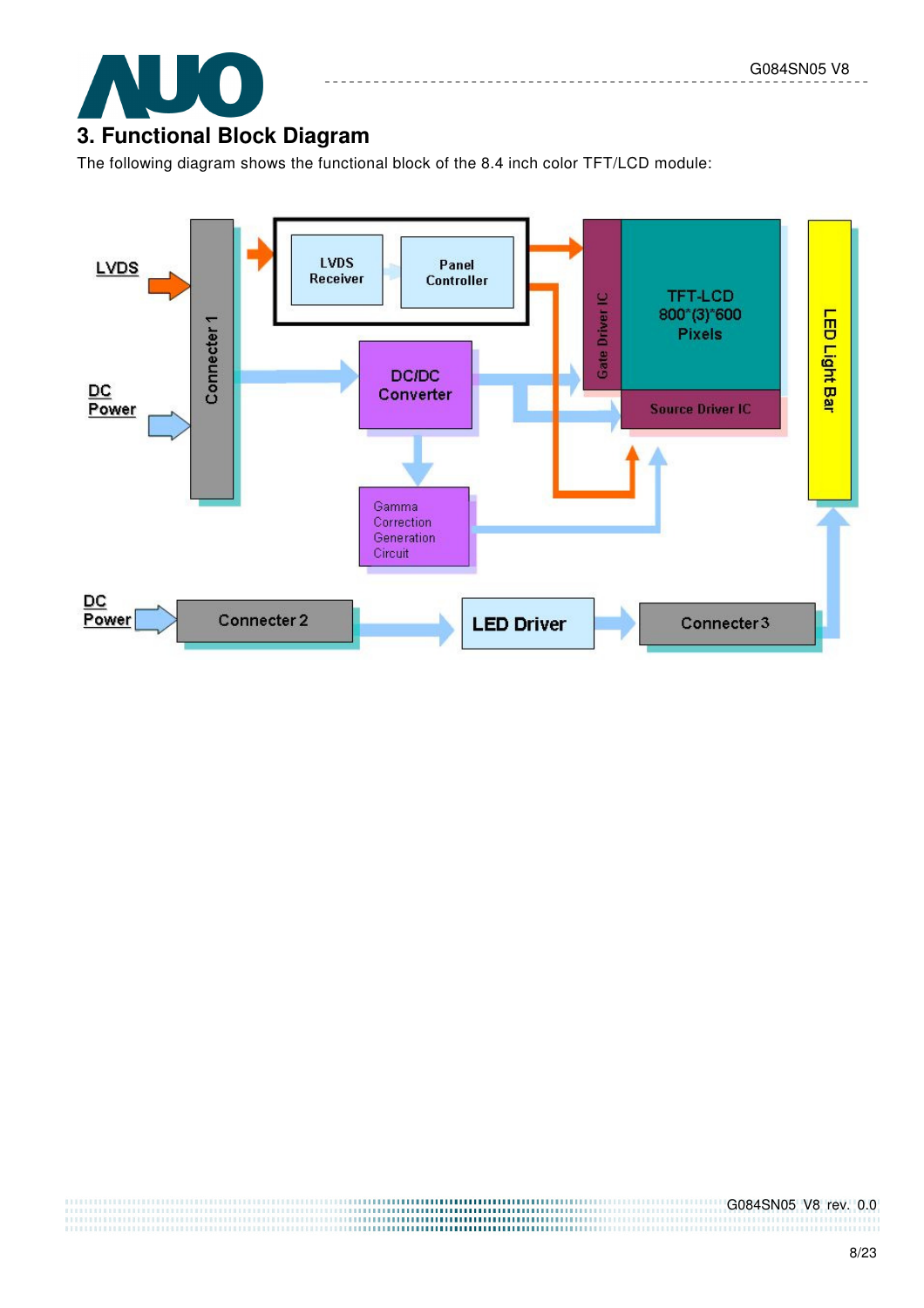

**4. Absolute Maximum Ratings** 

# **4.1 Absolute Ratings of TFT LCD Module**

| ltem                         | 3ymbol | Min  | <b>Max</b> | Unit   | Conditions |
|------------------------------|--------|------|------------|--------|------------|
| Logic/LCD Drive \<br>Voltage | VDD    | ن.∪- | റെ<br>0.ט+ | [Volt] |            |

# **4.2 Absolute Ratings of Environment**

| Item                         | Symbol     | Min | Max   | Unit                      |
|------------------------------|------------|-----|-------|---------------------------|
| <b>Operating Temperature</b> | TOP        | -30 | $+85$ | ${^{\circ}C}$             |
| <b>Operation Humidity</b>    | <b>HOP</b> | 5   | 90    | [%RH]                     |
| Storage Temperature          | TST        | -30 | $+85$ | $\mathop{\rm l}{\rm ^oC}$ |
| <b>Storage Humidity</b>      | HST        | 5   | 90    | [%RH]                     |

Note: Maximum Wet-Bulb should be  $39^{\circ}$ C and no condensation.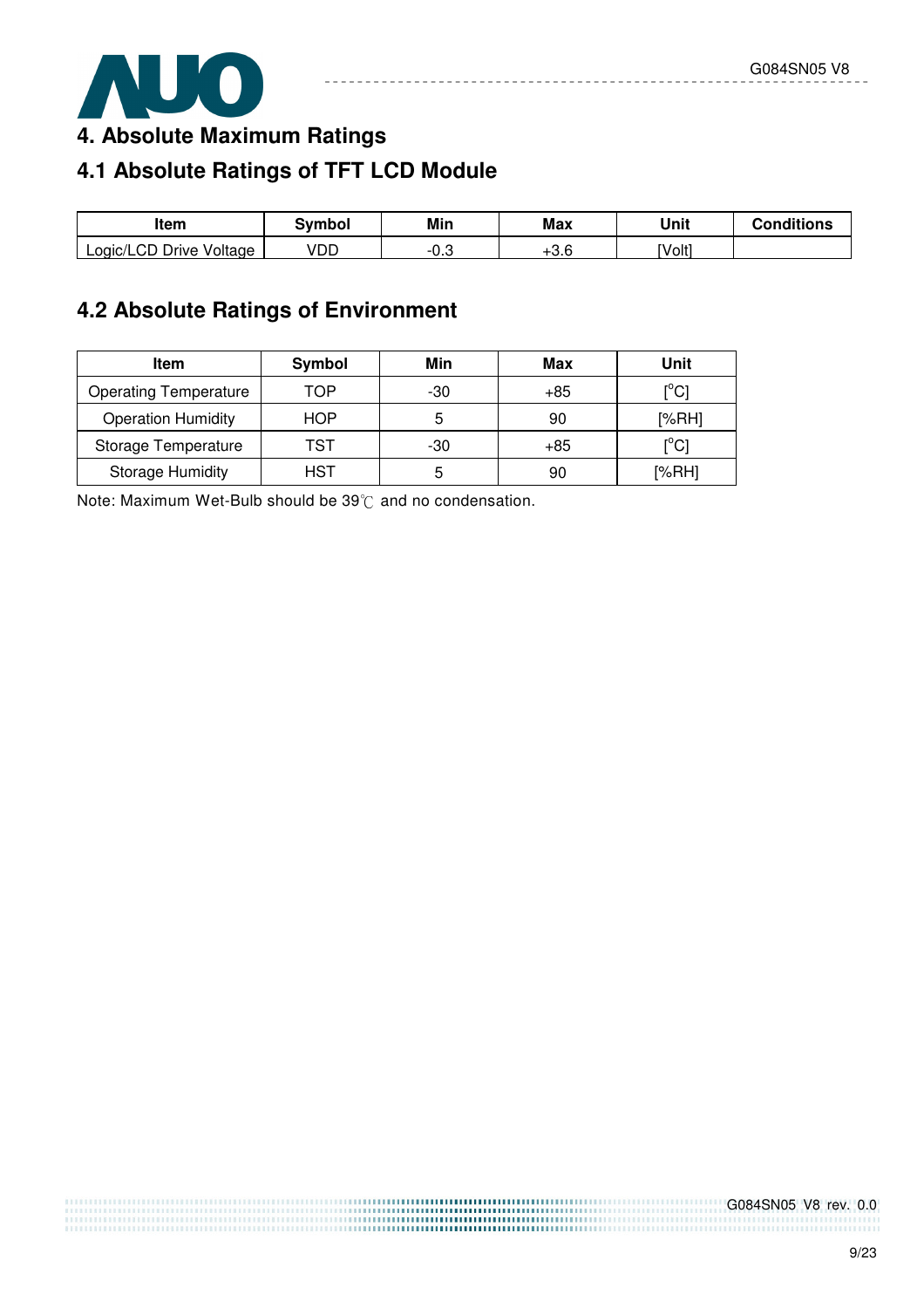

# **5.1 TFT LCD Module**

## **5.1.1 Power Specification**

| Symbol                  | <b>Parameter</b>           | Min                      | <b>Typ</b> | <b>Max</b> | <b>Units</b> | <b>Remark</b>                              |
|-------------------------|----------------------------|--------------------------|------------|------------|--------------|--------------------------------------------|
| <b>VDD</b>              | Logic/LCD Drive<br>Voltage | 3.0                      | 3.3        | 3.6        | [Volt]       | ±10%                                       |
| <b>I</b> <sub>VDD</sub> | <b>VDD Current</b>         |                          | 270        | 330        | [mA]         | 64 Gray Bar Pattern<br>(VDD=3.3V, at 60Hz) |
| <b>Irush LCD</b>        | <b>LCD Inrush Current</b>  | $\overline{\phantom{0}}$ |            | 3          | [A]          | Note 1                                     |
|                         |                            |                          |            |            |              | 64 Gray Bar Pattern                        |
| P <sub>VDD</sub>        | <b>VDD Power</b>           |                          | 0.9        | 1.2        | [Watt]       | (VDD=3.3V, at 60Hz)                        |

#### Note 1: Measurement condition:



64 Gray pattern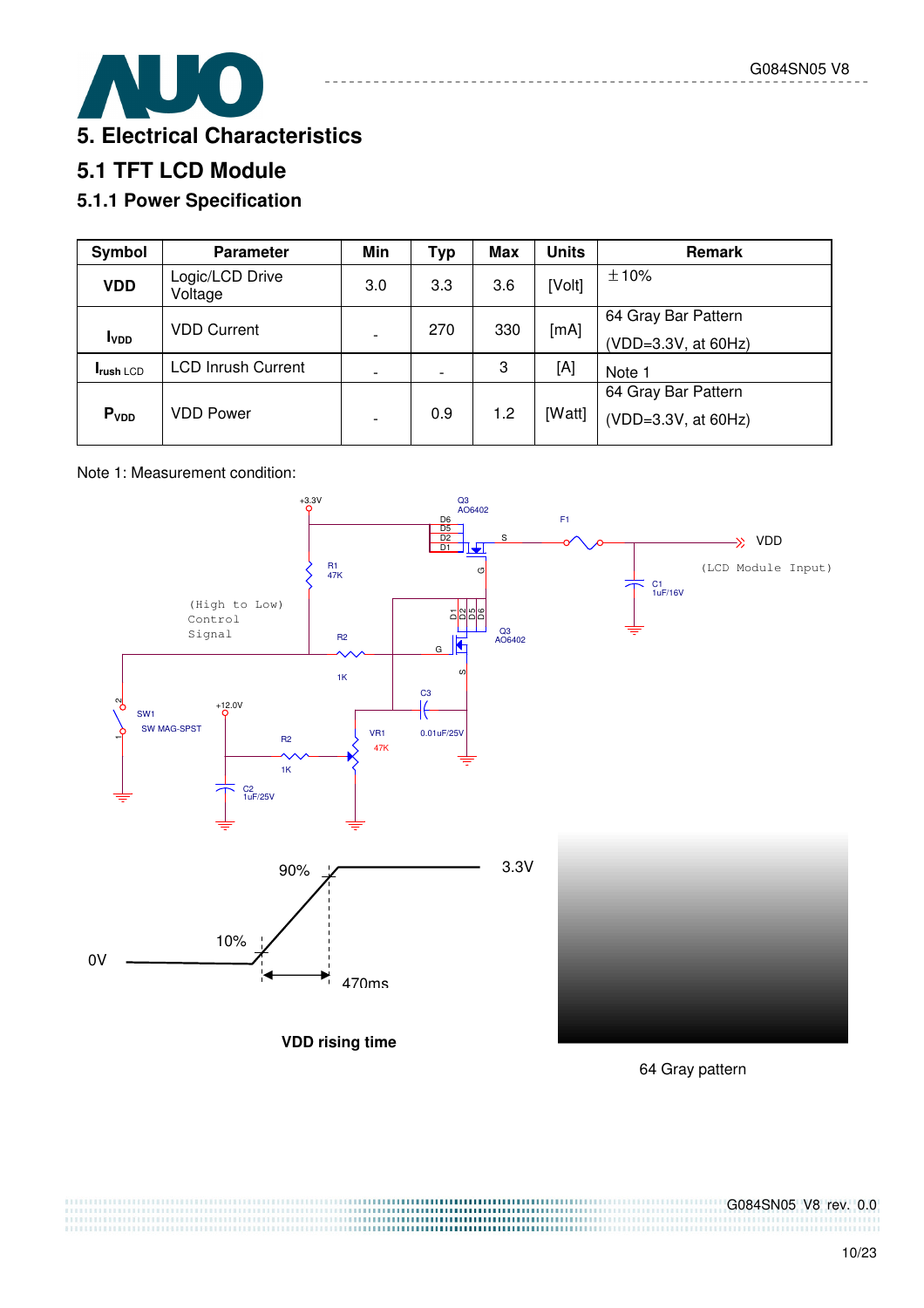

#### **5.1.2 Signal Electrical Characteristics**

Input signals shall be low or Hi-Z state when VDD is off.

| Symbol      | <b>Item</b>                               | Min.   | Typ. | Max.                     | Unit | <b>Remark</b>  |
|-------------|-------------------------------------------|--------|------|--------------------------|------|----------------|
| <b>VTH</b>  | Differential Input High Threshold         |        |      | 100                      | [mV] | $VICM=1.2V$    |
| <b>VTL</b>  | Differential Input Low Threshold          | $-100$ |      | $\overline{\phantom{a}}$ | [mV] | $VICM=1.2V$    |
| <b>VID</b>  | Input Differential Voltage                | 100    | 400  | 600                      | [mV] |                |
| <b>VICM</b> | Differential Input Common Mode<br>Voltage | 1.1    |      | 1.6                      | [V]  | VTH/VTL=±100mV |

Note: LVDS Signal Waveform.

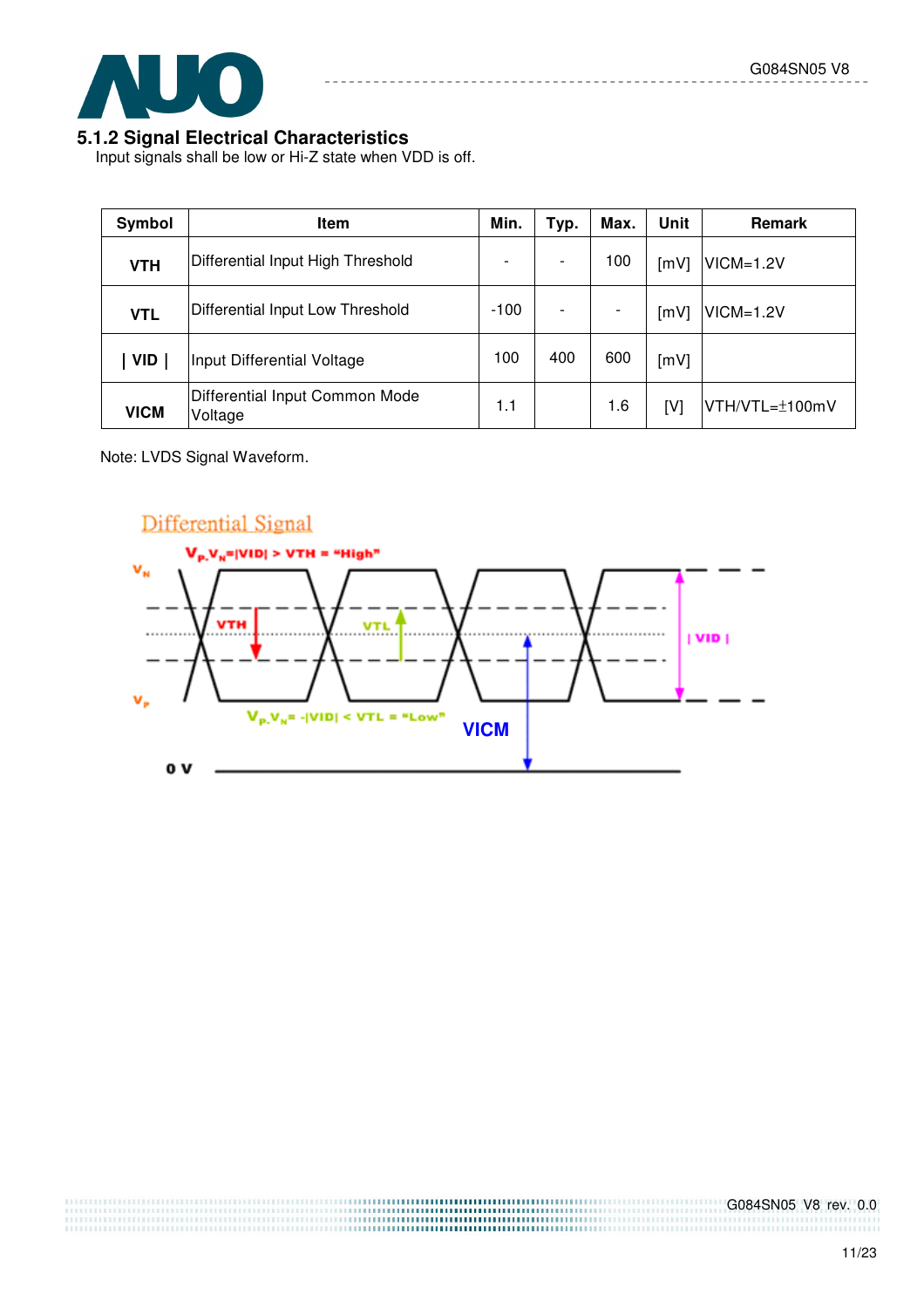

# **5.2.1 Parameter guideline for LED backlight**

Following characteristics are measured under a stable condition using an inverter at  $25^{\circ}$  (Room Temperature):

| Symbol                       | <b>Parameter</b>         | Min.                     | Typ.                     | Max. | <b>Unit</b> | <b>Remark</b>                        |
|------------------------------|--------------------------|--------------------------|--------------------------|------|-------------|--------------------------------------|
| <b>VCC</b>                   | Input Voltage            | 10.8                     | 12                       | 12.6 | [Volt]      |                                      |
| $I_{\text{VCC}}$             | Input Current            | $\overline{\phantom{0}}$ | 0.27                     |      | [A]         | 100% PWM Duty                        |
| $P_{\text{v$                 | Power Consumption        |                          | 3.24                     | TBD  | [Watt]      | 100% PWM Duty                        |
| <b>Irush LED</b>             | Inrush Current           |                          | $\overline{\phantom{a}}$ | TBD  | [A]         | at rising<br>time=470us              |
| $F_{\rm PWM}$                | <b>Dimming Frequency</b> | 200                      |                          | 20K  | [Hz]        |                                      |
|                              | Swing Voltage            | 3                        | 3.3                      | 5.5  | ٧           |                                      |
|                              | Dimming Duty Cycle       | <b>TBD</b>               | $\overline{\phantom{a}}$ | 100  | $\%$        |                                      |
| <b>Operation</b><br>Lifetime |                          | 50,000                   |                          |      | <b>Hrs</b>  | $I_F = 80mA$ ,<br>$Ta = 25^{\circ}C$ |

Note 1: Ta means ambient temperature of TFT-LCD module.

Note 2:  $I_F$  means LED unit forward current.

Note 3: VCC, Ivcc,  $P_{VCC}$ , Irush LED are defined for LED B/L.(100% duty of PWM dimming)

- Note 4: If G084SN05 V8 module is driven by high current or at high ambient temperature & humidity condition. The operating life will be reduced.
- Note 5: Operating life means brightness goes down to 50% initial brightness. Minimum operating life time is estimated data.

,,,,,,,,,,,,,,,,,,,,,,,,,,,,,,, ......................................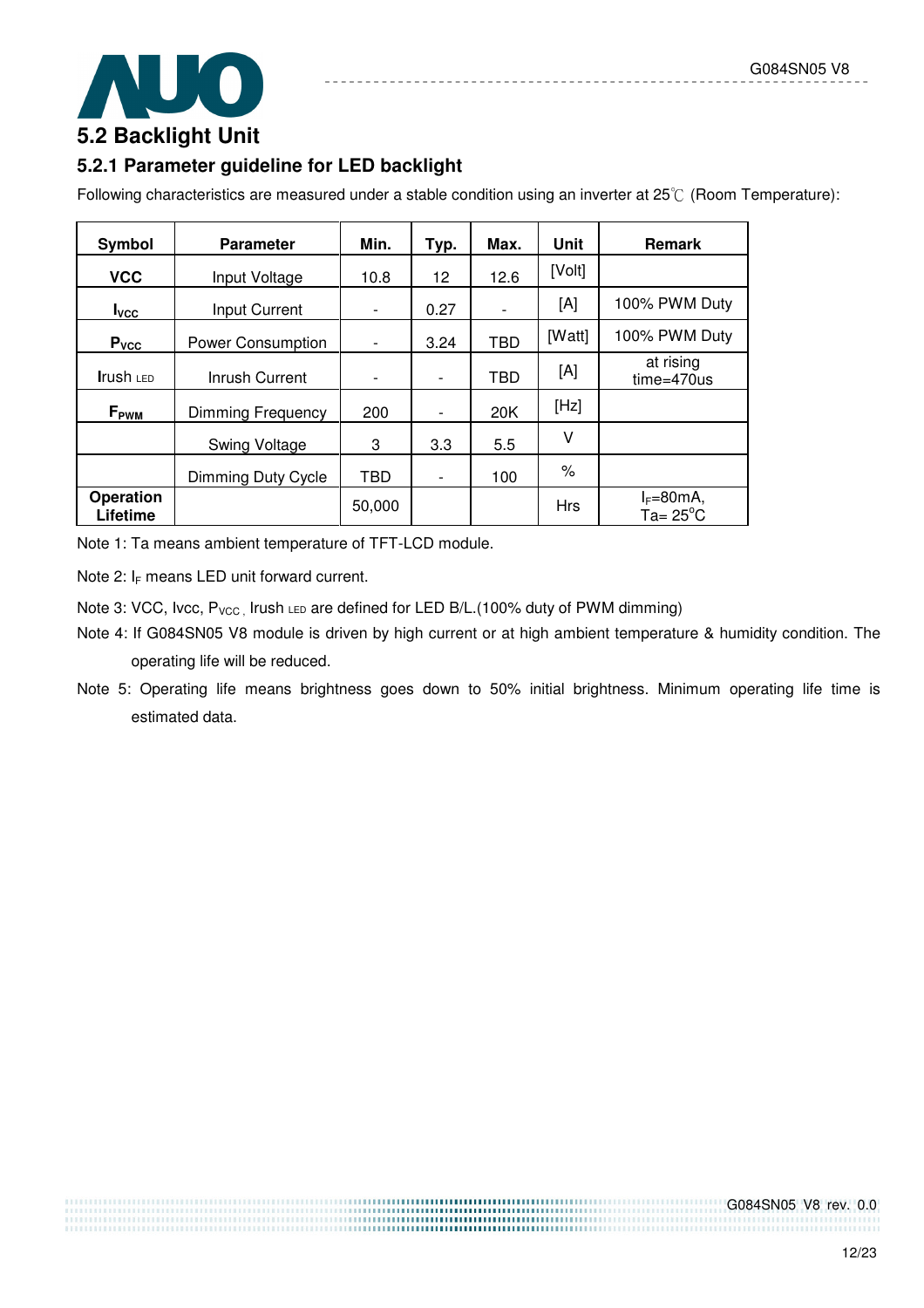

# **6. Signal Characteristic**

## **6.1 Pixel Format Image**

Following figure shows the relationship between input signal and LCD pixel format.

|            |  |       |           | $\overline{2}$ |   |  |  |  |  |  |   | 799            |              | 800 |                 |   |
|------------|--|-------|-----------|----------------|---|--|--|--|--|--|---|----------------|--------------|-----|-----------------|---|
| 1st Line   |  |       | R G B R G |                | B |  |  |  |  |  | R | $\overline{G}$ | B            | R G |                 | B |
|            |  |       |           |                |   |  |  |  |  |  |   |                |              |     |                 |   |
|            |  |       |           |                |   |  |  |  |  |  |   |                |              |     |                 |   |
|            |  |       |           |                |   |  |  |  |  |  |   |                |              |     |                 |   |
|            |  |       |           |                |   |  |  |  |  |  |   |                |              |     |                 |   |
|            |  |       |           |                |   |  |  |  |  |  |   |                |              |     |                 |   |
|            |  |       |           |                |   |  |  |  |  |  |   |                |              |     |                 |   |
| 600th Line |  | R G B | R         | $\mathsf{G}$   | B |  |  |  |  |  | R | G              | $\mathsf{B}$ | R   | $\vert G \vert$ | B |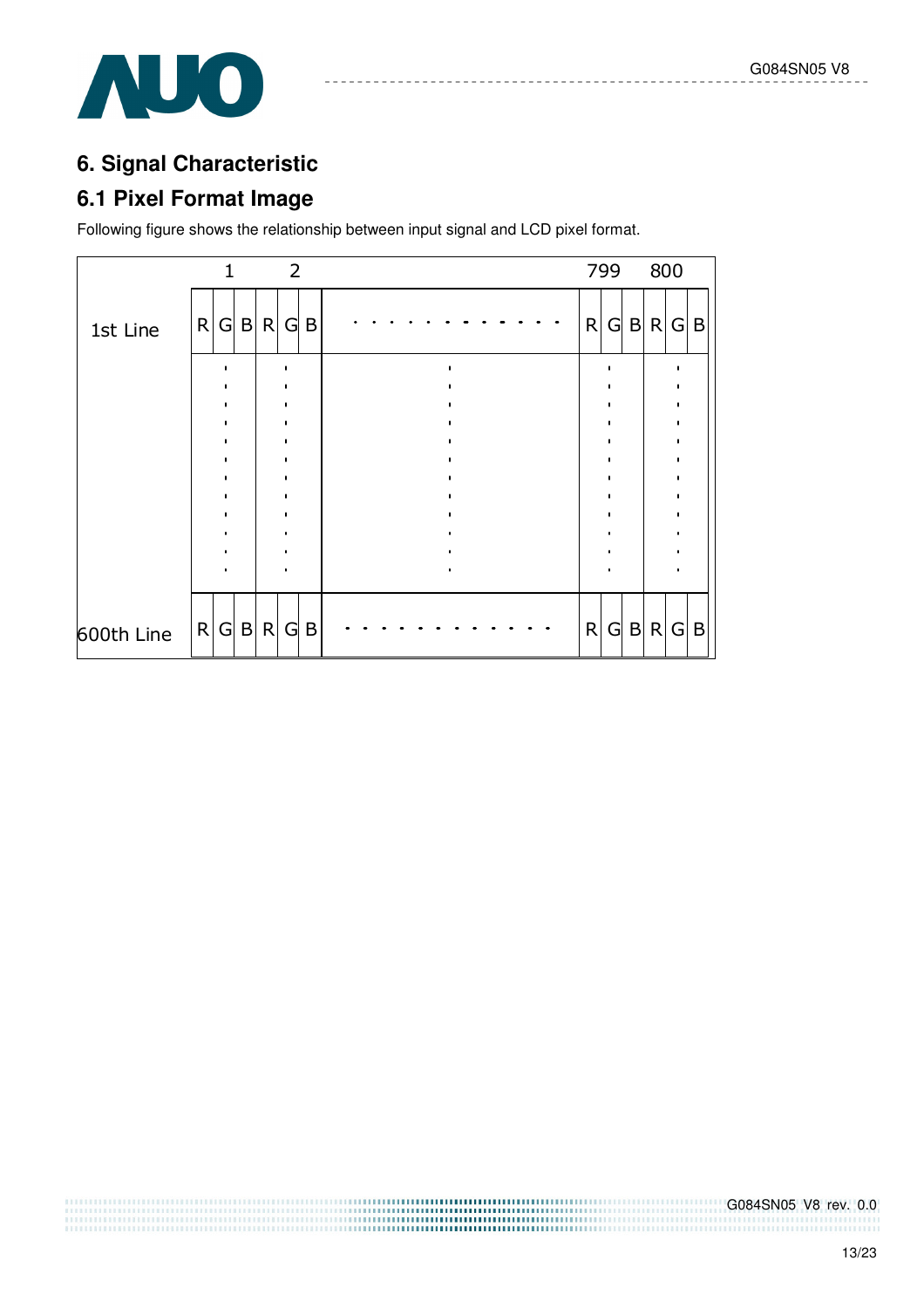

## **6.2 Signal Description**

LVDS is a differential signal technology for LCD interface and high speed data transfer device. The connector pin definition is as below.

| Pin No.         | <b>Symbol</b>          | <b>Description</b>                                                                                                                                |
|-----------------|------------------------|---------------------------------------------------------------------------------------------------------------------------------------------------|
| 1               | VDD                    | Power Supply, 3.3V (typical)                                                                                                                      |
| $\overline{2}$  | <b>VDD</b>             | Power Supply, 3.3V (typical)                                                                                                                      |
| 3               | UD                     | Vertical Reverse Scan Control,<br>When $UD=Low$ or $NC \rightarrow Normal$ Mode.<br>When $UD=High \rightarrow Vertical$ Reverse Scan. Note        |
| 4               | LR                     | Horizontal Reverse Scan Control,<br>When $LR=Low$ or $NC \rightarrow Normal$ Mode.<br>When $LR=$ High $\rightarrow$ Horizontal Reverse Scan. Note |
| 5               | RxIN1-                 | LVDS differential data input Pair 0                                                                                                               |
| 6<br>7          | $RxIN1+$<br><b>GND</b> | Ground                                                                                                                                            |
| 8<br>9          | RxIN2-<br>RxIN2+       | LVDS differential data input Pair 1                                                                                                               |
| 10              | GND                    | Ground                                                                                                                                            |
| 11              | RxIN3-                 | LVDS differential data input Pair 2                                                                                                               |
| 12 <sup>2</sup> | RxIN3+                 |                                                                                                                                                   |
| 13              | <b>GND</b>             | Ground                                                                                                                                            |
| 14              | RxCLKIN-               | LVDS differential Clock input Pair                                                                                                                |
| 15              | RxCLKIN+               |                                                                                                                                                   |
| 16              | <b>GND</b>             | Ground                                                                                                                                            |
| 17              | <b>SEL 68</b>          | LVDS 6/8 bit select function control,<br>Low or NC $\rightarrow$ 6 Bit Input Mode.<br>High $\rightarrow$ 8 Bit Input Mode. Note                   |
| 18              | <b>NC</b>              | <b>NC</b>                                                                                                                                         |
| 19              | RxIN4-                 | LVDS differential data input Pair 3. Must be tied to Ground in                                                                                    |
| 20              | RxIN4+                 | 6 bit input mode.                                                                                                                                 |

Note : "Low" stands for 0V. "High" stands for 3.3V. "NC" stands for "No Connected."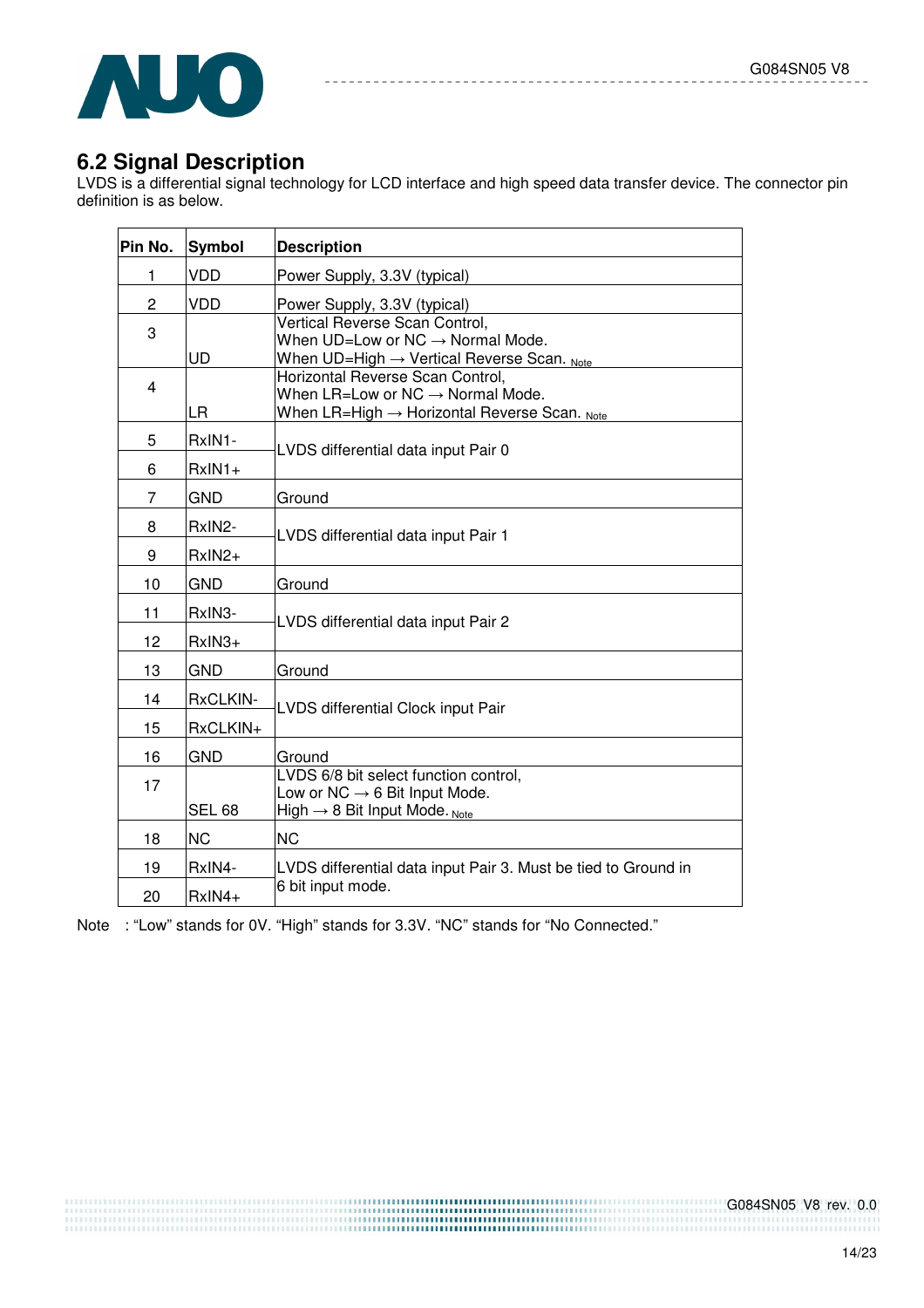

# **6.3 Scanning Direction**

The following figures show the image seen from the front view. The arrow indicates the direction of scan.













Fig. 1 Normal scan (Pin3, UD = Low or NC ; Pin4, RL = Low or NC)

Fig. 2 Reverse scan (Pin3, UD = Low or NC ; Pin4, RL = High)

Fig. 3 Reverse scan (Pin3, UD = High ; Pin4, RL = Low or NC)

Fig. 4 Reverse scan (Pin3, UD = High ; Pin4, RL = High)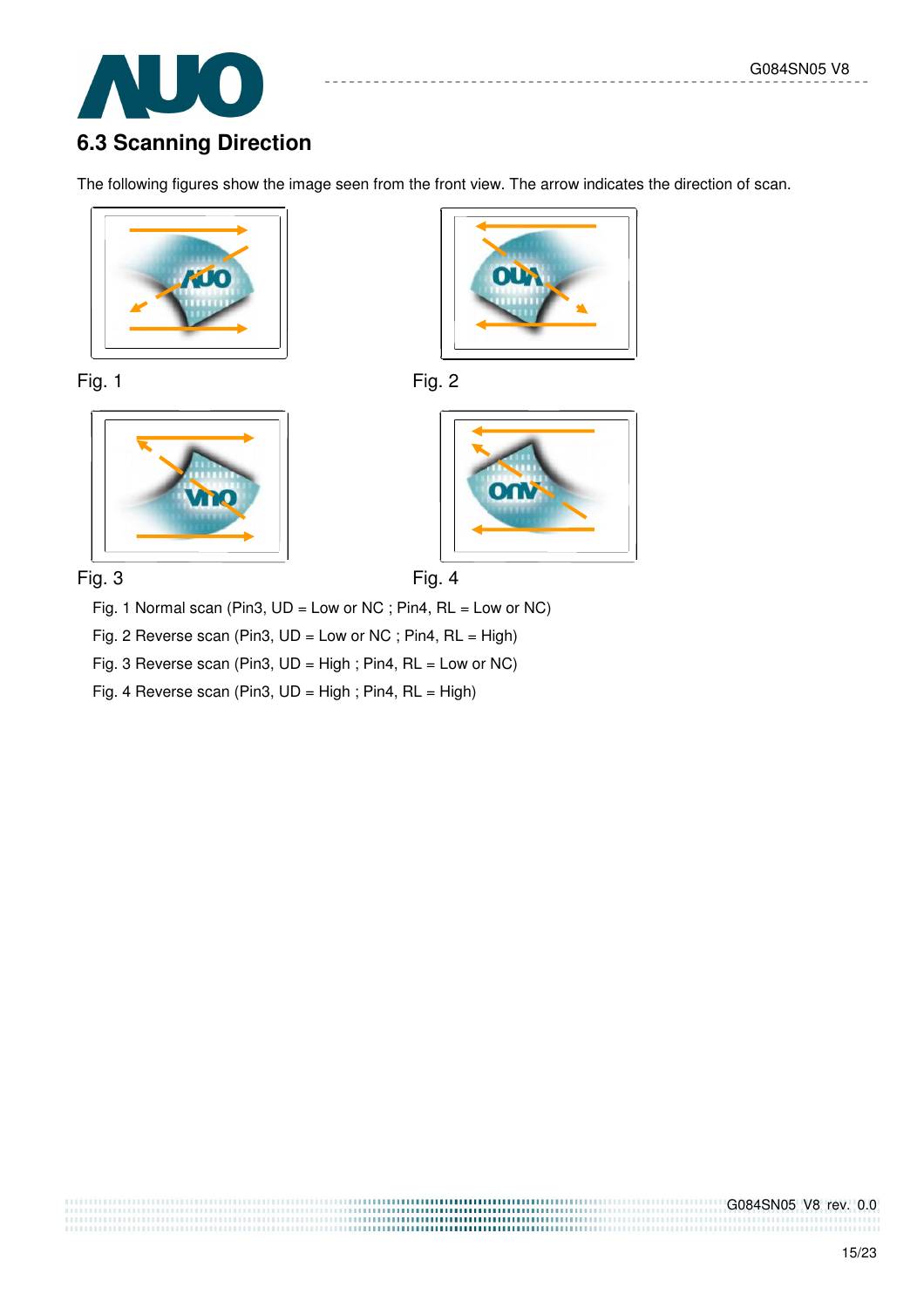

### **6.4 The Input Data Format**

#### **6.4.1 SEL68**



Note: Output signals from any system shall be low or Hi-Z state when VDD is off.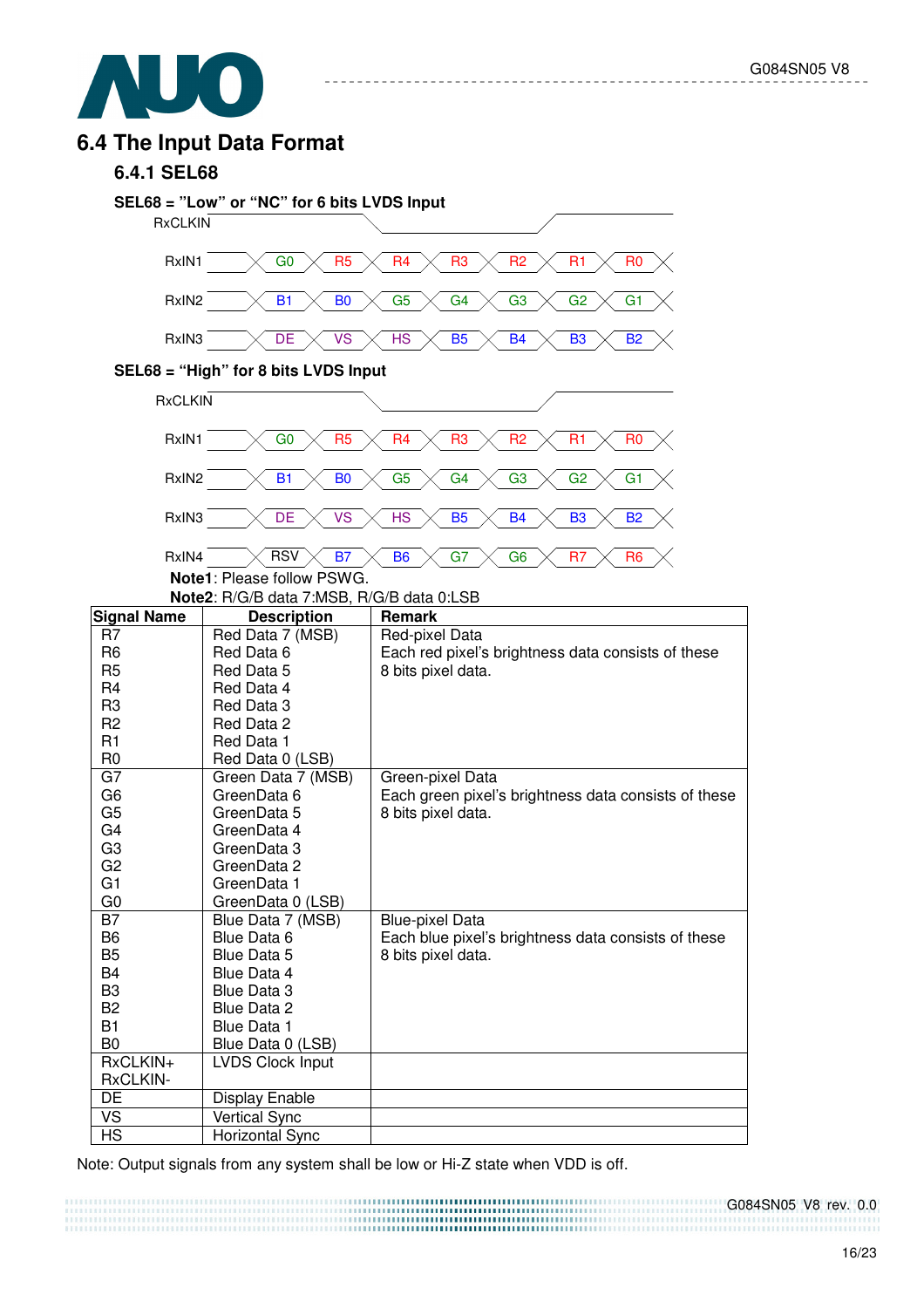

### **6.5 Interface Timing**

### **6.5.1 Timing Characteristics**

#### **DE mode only**

| Parameter             | Symbol          | Min.                      | Typ. | Max. | <b>Unit</b> | Condition                      |  |
|-----------------------|-----------------|---------------------------|------|------|-------------|--------------------------------|--|
| Clock frequency       | $1/T_{Clock}$   | 33.6                      | 39.8 | 48.3 | <b>MHz</b>  |                                |  |
| Vertical<br>Section   | Period          | $\mathsf{T}_{\mathsf{V}}$ | 608  | 628  | 650         |                                |  |
|                       | Active          | T <sub>vd</sub>           | 600  | 600  | 600         | Tн                             |  |
|                       | Blanking        | $T_{VB}$                  | 8    | 28   | 50          |                                |  |
| Horizontal<br>Section | Period          | $T_{\rm H}$               | 920  | 1056 | 1240        |                                |  |
|                       | Active          | Т <sub>нр</sub>           | 800  | 800  | 800         | ${\mathsf T}_{\mathsf{Clock}}$ |  |
|                       | <b>Blanking</b> | Т <sub>нв</sub>           | 120  | 256  | 440         |                                |  |

Note: Frame rate is 60 Hz. Note: DE mode.

### **6.5.2 Input Timing Diagram**

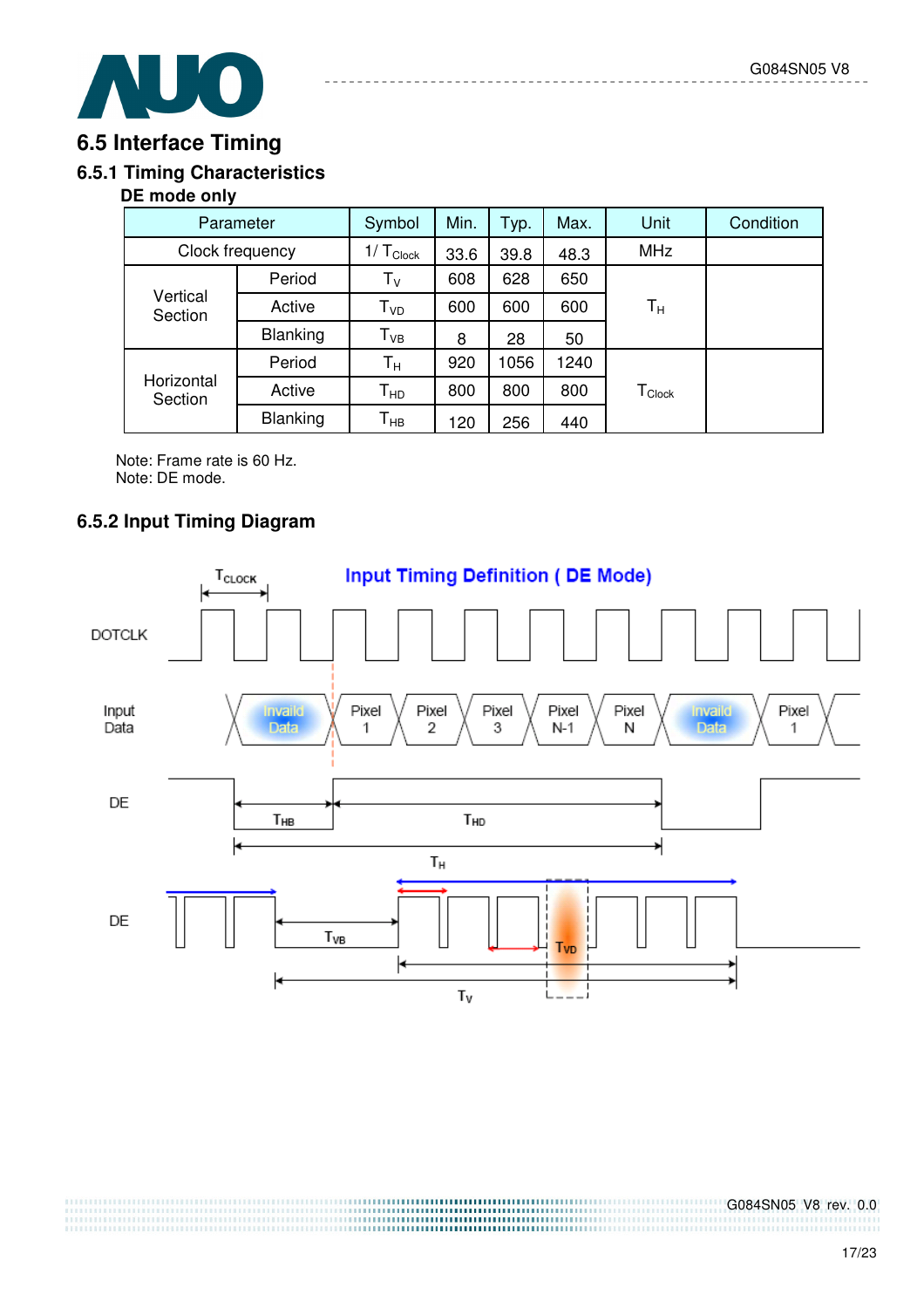

## **6.6 Power ON/OFF Sequence**

VDD power and lamp on/off sequence is as below. Interface signals are also shown in the chart. Signals from any system shall be Hi-Z state or low level when VDD is off.



#### **Power ON/OFF sequence timing**

| <b>Parameter</b> | Min. | Typ. | Max. | <b>Units</b> |  |
|------------------|------|------|------|--------------|--|
| T1               | 0.5  |      | 10   | ms           |  |
| T <sub>2</sub>   | 0    | 40   | 50   | ms           |  |
| T <sub>3</sub>   | 200  |      |      | ms           |  |
| <b>T4</b>        | 200  |      |      | ms           |  |
| T <sub>5</sub>   | 0    | 16   | 50   | ms           |  |
| T <sub>6</sub>   | O    |      | 10   | ms           |  |
| Τ7               | 1000 |      | -    | ms           |  |

The above on/off sequence should be applied to avoid abnormal function in the display. Please make sure to turn off the power when you plug the cable into the input connector or pull the cable out of the connector.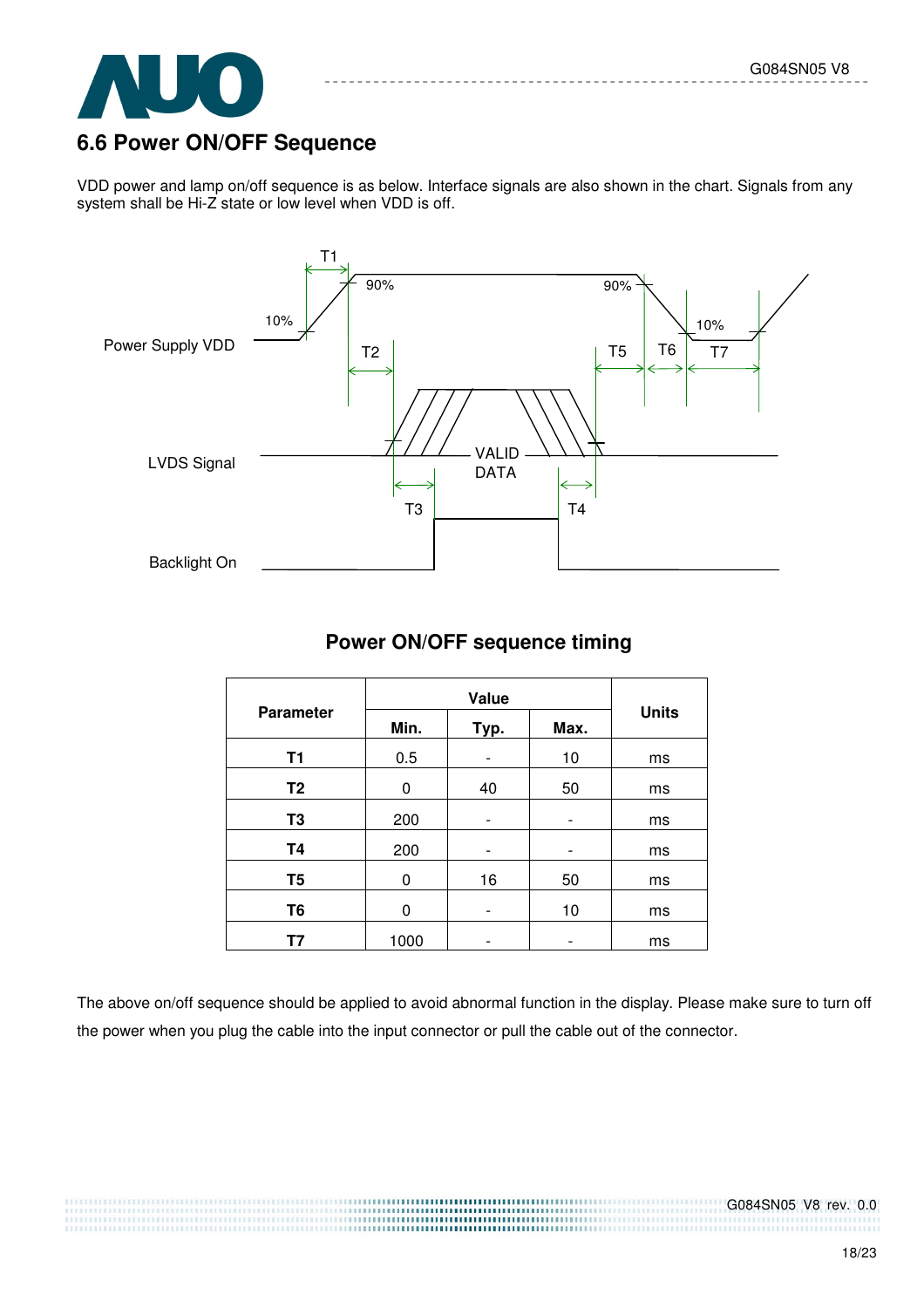

# **7. Connector & Pin Assignment**

Physical interface is described as for the connector on module. These connectors are capable of accommodating the following signals and will be following components.

# **7.1 TFT LCD Signal (CN1): LVDS Connector**

| <b>Connector Name / Designation</b> | <b>Signal Connector</b>      |
|-------------------------------------|------------------------------|
| Manufacturer                        | <b>STM</b>                   |
| <b>Connector Model Number</b>       | MSB24013P20HA or compatible. |
| Mating Model Number                 | STM-P24013P20                |

| Pin No. | <b>Signal Name</b> | Pin No.      | <b>Signal Name</b> |
|---------|--------------------|--------------|--------------------|
|         | <b>VDD</b>         | $\mathbf{2}$ | <b>VDD</b>         |
| 3       | UD                 | 4            | LR                 |
| 5       | RxIN1-             | 6            | RxIN1+             |
|         | <b>GND</b>         | 8            | RxIN2-             |
| 9       | RxIN2+             | 10           | <b>GND</b>         |
| 11      | RxIN3-             | 12           | RxIN3+             |
| 13      | <b>GND</b>         | 14           | <b>RxCKIN-</b>     |
| 15      | RxCKIN+            | 16           | <b>GND</b>         |
| 17      | <b>SEL 68</b>      | 18           | <b>NC</b>          |
| 19      | RxIN4-             | 20           | RxIN4+             |

# **7.2 LED Backlight Unit (CN2): Backlight Connector**

| <b>Connector Name / Designation</b> | <b>Lamp Connector</b>                |
|-------------------------------------|--------------------------------------|
| Manufacturer                        | Entery                               |
| <b>Connector Model Number</b>       | ENTERY 3808K-F04N-02R or compatible. |
| <b>Mating Model Number</b>          | H208K-P04N-02B                       |

| Pin# | Symbol         | <b>Pin Description</b> |
|------|----------------|------------------------|
|      | VCC            | 12V input              |
| 2    | GND            | <b>GND</b>             |
| 3    | Display ON/OFF | +3.3 V:ON, 0V:OFF      |
|      | Dimming        | <b>PWM</b>             |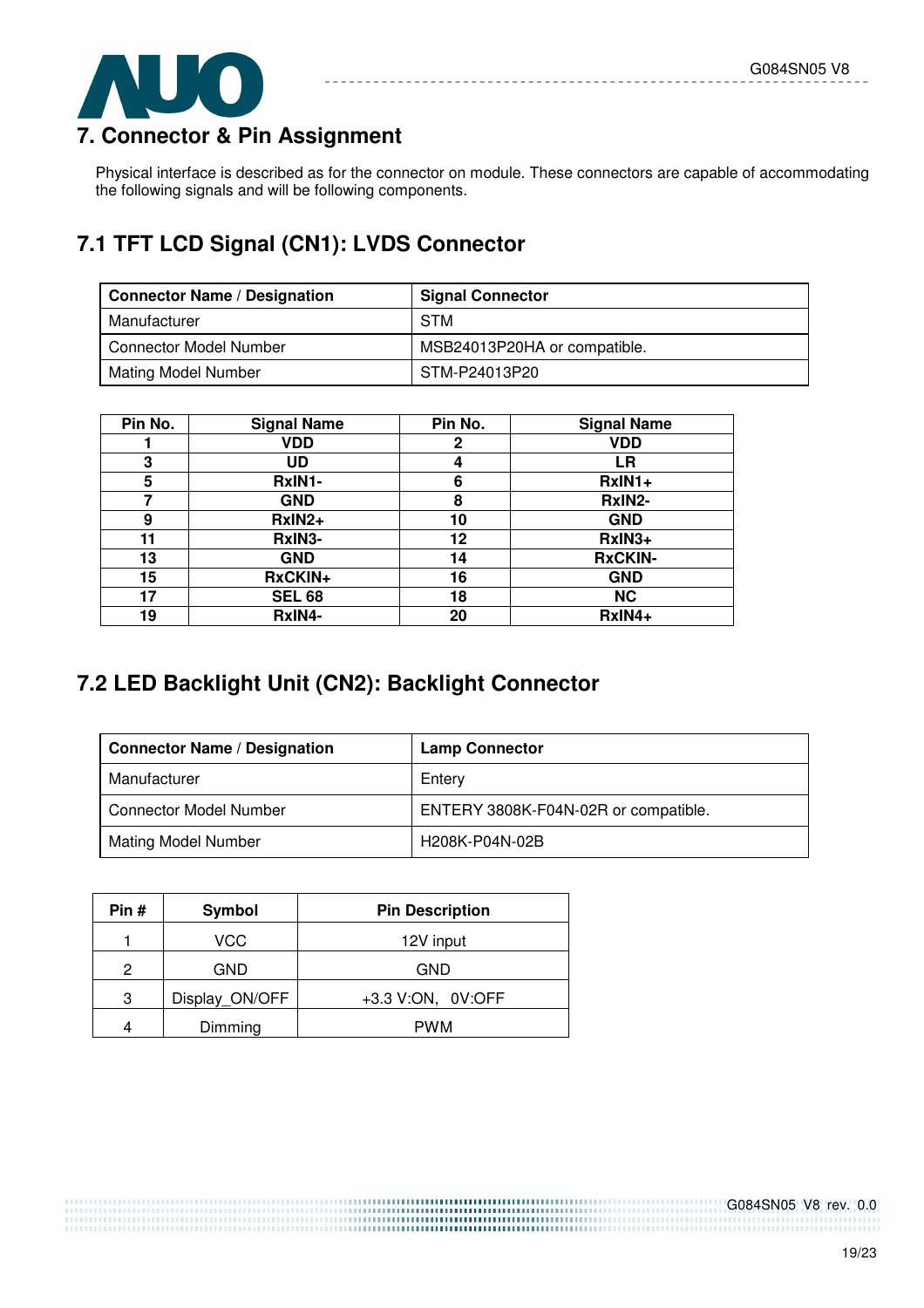

# **8. Reliability Test Criteria**

| <b>Items</b>                         | <b>Required Condition</b>                                                                                                                                             | <b>Note</b> |
|--------------------------------------|-----------------------------------------------------------------------------------------------------------------------------------------------------------------------|-------------|
| Temperature<br><b>Humidity Bias</b>  | 40°C/90%,300 hours                                                                                                                                                    |             |
| <b>High Temperature</b><br>Operation | $ 85^\circ\text{\textcirc}$ ,300 hours                                                                                                                                |             |
| Low Temperature<br>Operation         | $-30^{\circ}$ C,300 hours                                                                                                                                             |             |
| <b>Hot Storage</b>                   | 85°C,300 hours                                                                                                                                                        |             |
| Cold Storage                         | $-30^{\circ}$ C,300 hours                                                                                                                                             |             |
| <b>Thermal Shock</b><br>Test         | .20℃/30 min ,60℃/30 min ,100cycles                                                                                                                                    |             |
| <b>Shock Test</b><br>(Non-Operating) | 50G, 20ms, Half-sine wave, $(\pm X, \pm Y, \pm Z)$                                                                                                                    |             |
| <b>Vibration Test</b>                | 1.5G, (10~200Hz, P-P)                                                                                                                                                 |             |
| (Non-Operating)                      | 30 mins/axis (X, Y, Z)                                                                                                                                                |             |
| On/off test                          | On/10 sec, Off/10 sec, 30,000 cycles                                                                                                                                  |             |
| <b>ESD</b>                           | Contact Discharge: $\pm$ 8KV, 150pF(330 $\Omega$ ) 1sec, 8 points, 25 times/ point<br>Air Discharge: $\pm$ 15KV, 150pF(330 $\Omega$ ) 1sec, 8 points, 25 times/ point | Note 1      |

 $- - - - - -$ 

 $\sim$   $\sim$ 

Note1: According to EN61000-4-2, ESD class B: Some performance degradation allowed. No data lost

. Self-recoverable. No hardware failures.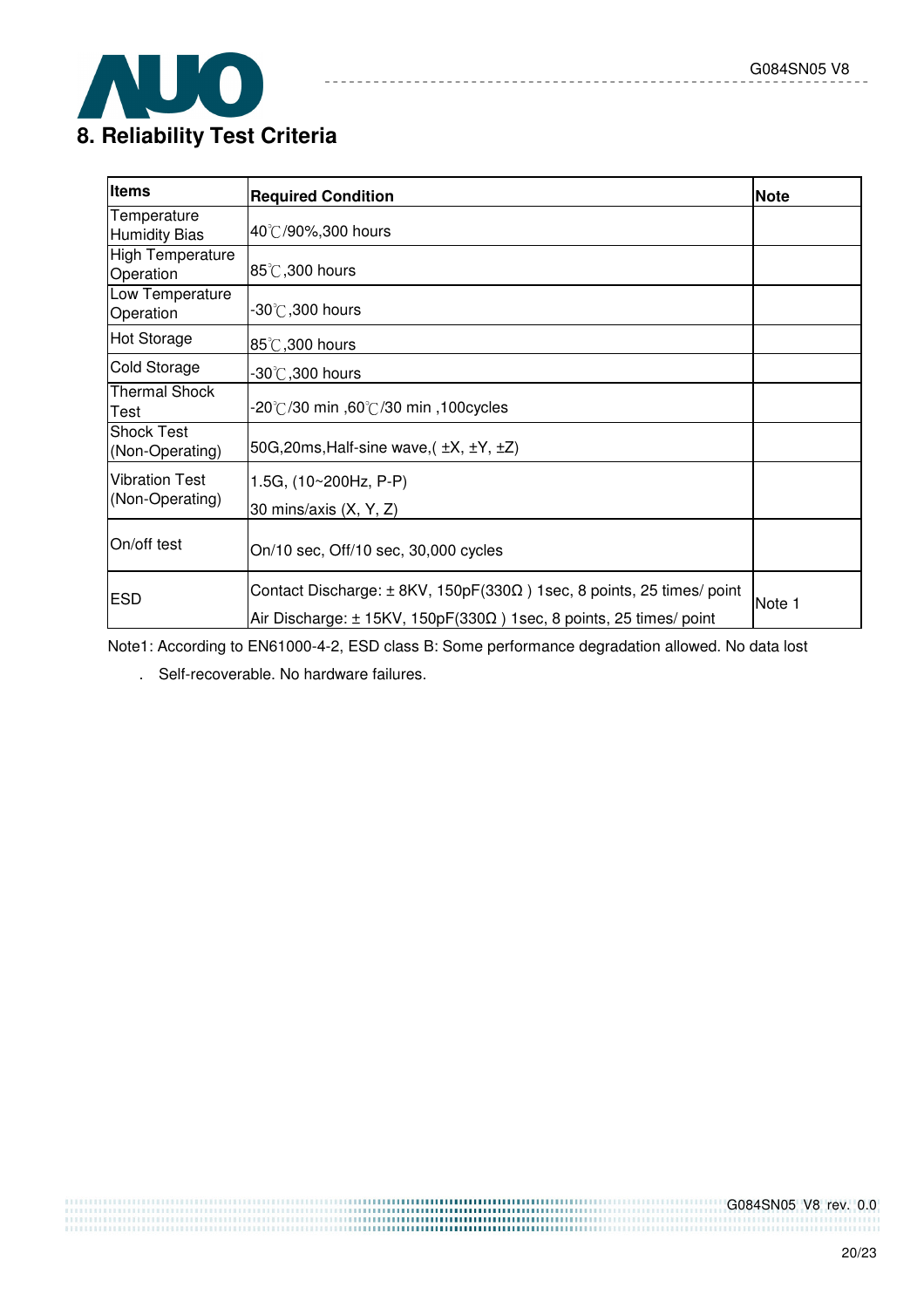

## **9.1 LCM Front View**



a a componente de compositor de componente de componente de compositor de componente de componente de componen 

G084SN05 V8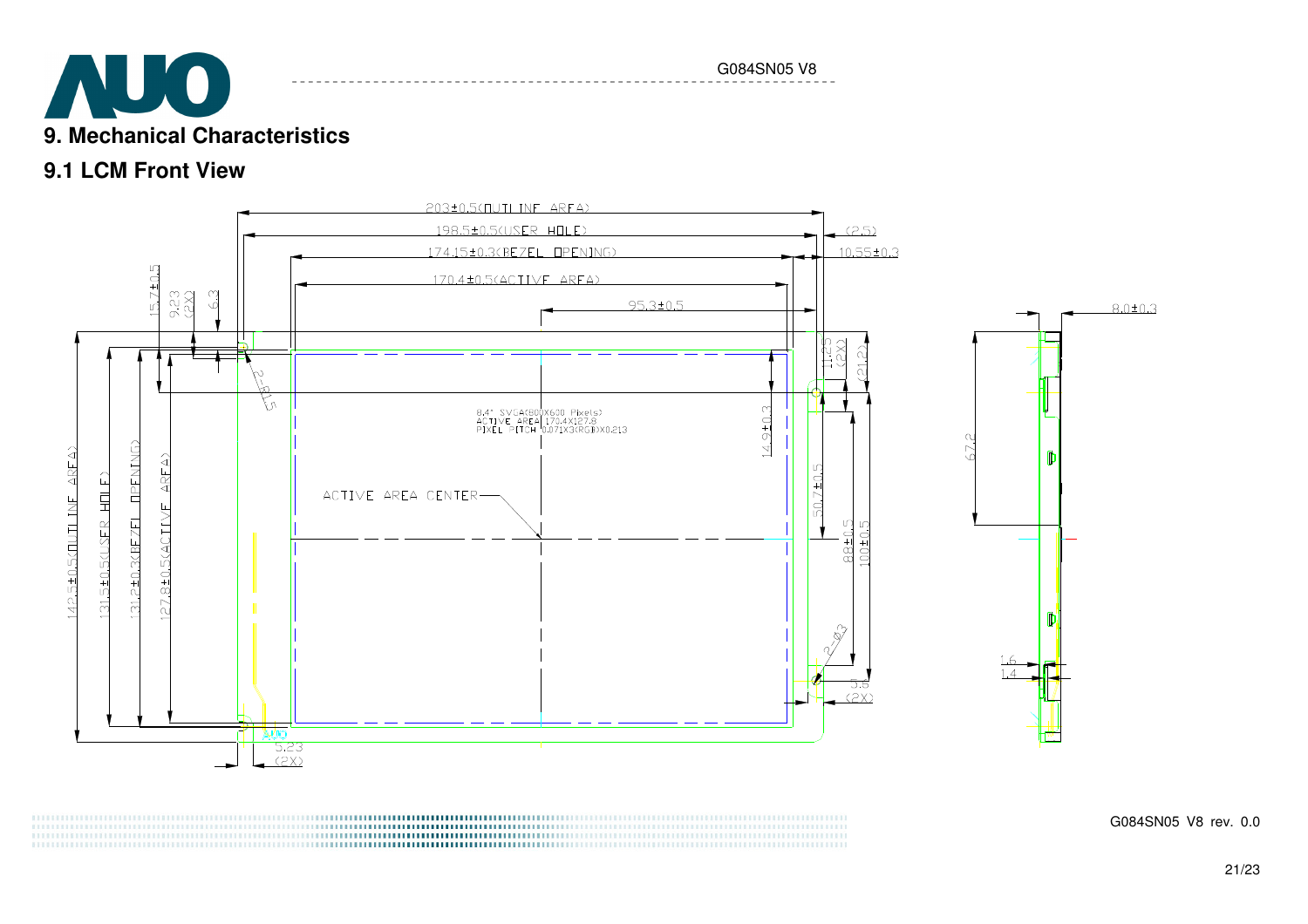



G084SN05 V8